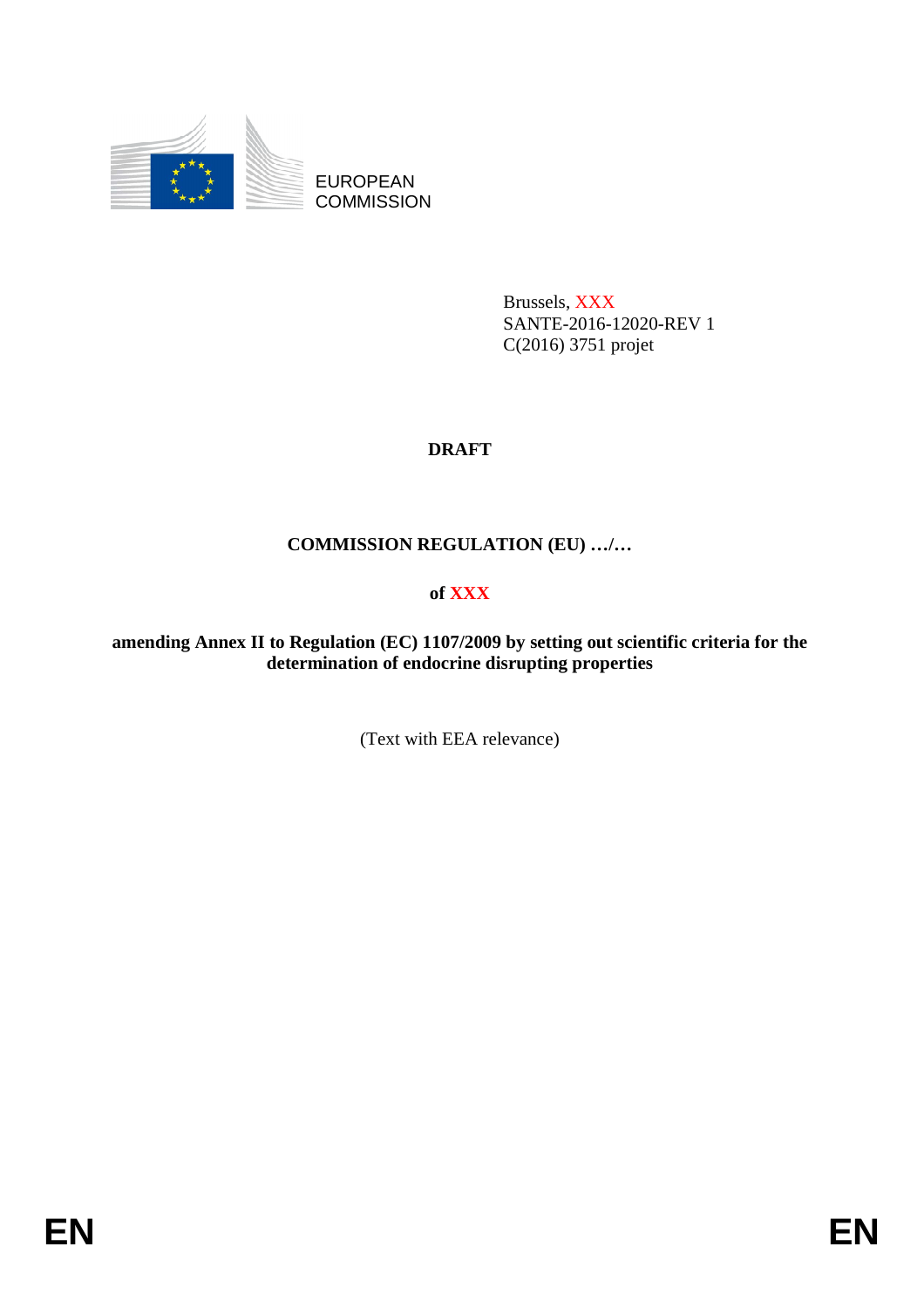### **COMMISSION REGULATION (EU) …/…**

#### **of XXX**

#### **amending Annex II to Regulation (EC) 1107/2009 by setting out scientific criteria for the determination of endocrine disrupting properties**

(Text with EEA relevance)

#### THE EUROPEAN COMMISSION,

Having regard to the Treaty on the Functioning of the European Union,

Having regard to Regulation (EC) No 1107/2009 of the European Parliament and of the Council of 21 October 2009 concerning the placing of plant protection products on the market and repealing Council Directives  $79/117/EEC$  and  $91/414/EEC<sup>1</sup>$ , and in particular Article 78(1)(a) and the second paragraph of point 3.6.5. of Annex II thereof,

Whereas:

- (1) Scientific criteria for the determination of endocrine disrupting properties of active substances, safeners and synergists, should be developed taking into account the objectives of Regulation (EC) No 1107/2009, which are to ensure a high level of protection of both human and animal health and the environment, in particular ensuring that substances or products placed on the market have no harmful effect on human or animal health or unacceptable effects on the environment, and to improve the functioning of the internal market while improving agricultural production.
- (2) In 2002, the World Health Organisation (WHO) through its International Programme for Chemical Safety proposed a definition for endocrine disruptors<sup>2</sup> and in 2009 a definition of adverse effects<sup>3</sup>. Those definitions have by now reached the widest consensus among scientists. The European Food Safety Authority ('the Authority') endorsed those definitions in its Scientific Opinion on endocrine disruptors adopted on 28 February  $2013<sup>4</sup>$  (hereinafter "the Scientific Opinion of the Authority"). It is also the view of the Scientific Committee on Consumer Safety<sup>5</sup>. It is therefore appropriate to base the criteria for the determination of endocrine disrupting properties on those WHO definitions.

 $\frac{1}{1}$ OJ L 309, 24.11.2009, p. 1.

 $\overline{2}$  WHO/IPCS (World Health Organization/International Programme on Chemical Safety), 2002. Global Assessment of the State-of-the-science of Endocrine Disruptors. WHO/PCS/EDC/02.2, publicly available at http://www.who.int/ipcs/publications/new\_issues/endocrine\_disruptors/en/.

WHO/IPCS (World Health Organization/International Programme on Chemical Safety), 2009. Principles and Methods for the Risk Assessment of Chemicals in Food. Environmental Health Criteria 240, publicly available at http://www.who.int/foodsafety/chem/principles/en/index1.html.

 <sup>&</sup>quot;Scientific Opinion on the hazard assessment of endocrine disruptors: Scientific criteria for identification of endocrine disruptors and appropriateness of existing test methods for assessing effects mediated by these substances on human health and the environment", EFSA Journal 2013;11(3):3132, doi: 10.2903/j.efsa.2013.3132. 5

Scientific Committee on Consumer Safety, Memorandum on Endocrine disruptors, 16.12.2014 (SCCS/1544/14).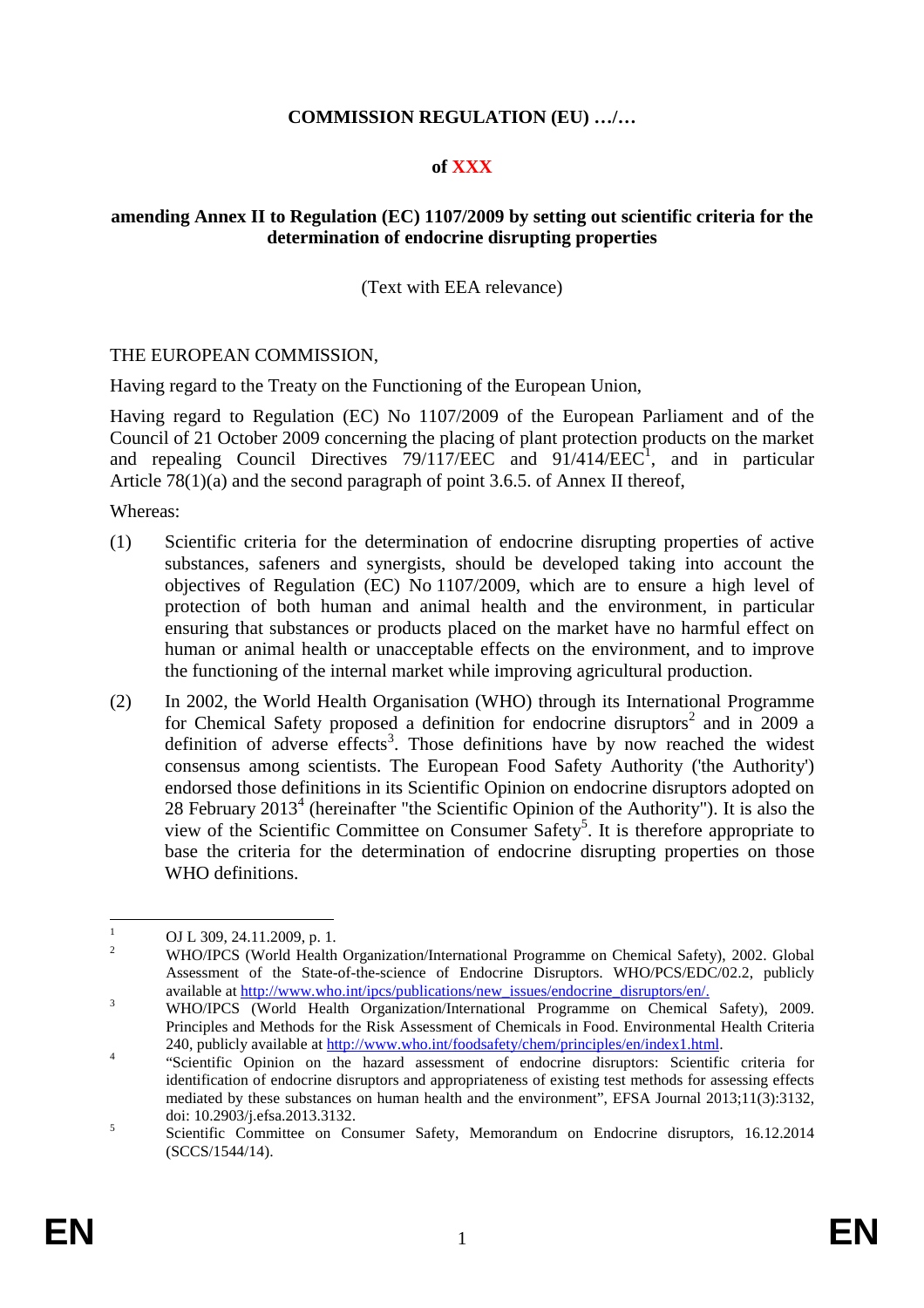- (3) In order to implement those criteria, weight of evidence should be applied considering in particular the approach provided for in Regulation (EC) No 1272/2008 of the European Parliament and of the Council<sup>6</sup> on the weight of evidence. Previous experience with the Guidance document on standardised test guidelines for evaluating chemicals for endocrine disruption of  $OECD<sup>7</sup>$  should also be considered. In addition, the implementation of the criteria should be based on all relevant scientific evidence, including studies submitted in accordance with the current regulatory data requirements of Regulation (EC) No 1107/2009. These studies are mostly based on internationally agreed study protocols.
- (4) As the specific scientific criteria laid down by this Regulation reflect the current scientific and technical knowledge and are to be applied instead of the criteria currently set out in point 3.6.5. of Annex II to Regulation (EC) No 1107/2009, they should be provided for in that Annex.
- (5) In order to take into account the current scientific and technical knowledge, specific scientific criteria should also be specified in order to identify active substances, safeners or synergists having endocrine disrupting properties that may cause adverse effects on non-target organisms. Therefore point 3.8.2. of Annex II to Regulation (EC) No 1107/2009 should be amended to introduce these specific criteria.
- (6) The criteria for the determination of endocrine disrupting properties reflect the current state of scientific and technical knowledge and allow identifying active substances having endocrine disrupting properties more accurately. The new criteria should therefore apply as soon as possible, except where the relevant Committee has voted on the draft Regulation presented to it without that Regulation having been adopted by the Commission by [Date of EIF]. The Commission will consider the implications for each procedure pending under Regulation (EC) No 1107/2009 and, where necessary, take appropriate measures with due respect for the rights of the applicants. This may include a request for additional information from the applicant and/or for additional scientific input from the Rapporteur Member State and the Authority.
- (7) The measures provided for in this Regulation are in accordance with the opinion of the Standing Committee on Plants, Animals, Food and Feed,

HAS ADOPTED THIS REGULATION:

## *Article 1*

Annex II to Regulation (EC) No 1107/2009 is amended in accordance with the Annex to this Regulation.

#### *Article 2*

Point 3.6.5 and point 3.8.2 of Annex II to Regulation (EC) No 1107/2009, as amended by this Regulation, shall apply as of [*date of EIF of the Regulation*], except for procedures where the Committee has voted on the draft Regulation presented to it without that draft Regulation having been adopted by [*date of EIF of the Regulation].* 

 6 Regulation (EC) No 1272/2008 of the European Parliament and of the Council of 16 December 2008 on classification, labelling and packaging of substances and mixtures, amending and repealing Directives 67/548/EEC and 1999/45/EC, and amending Regulation (EC) No 1907/2006 (OJ L 353,  $31.12.2008$ , p. 1).

OECD Series on Testing and Assessment No. 150.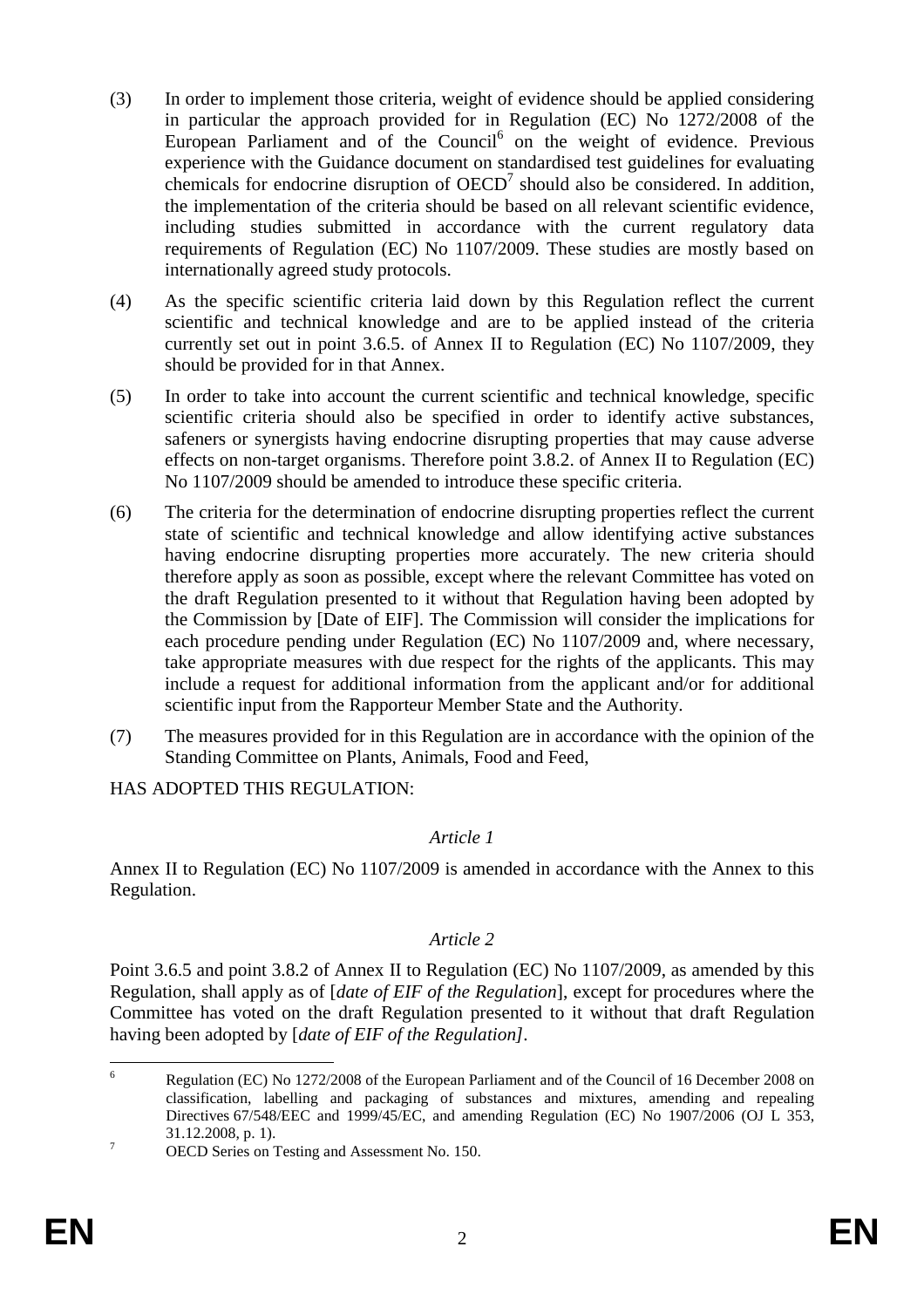## *Article 3*

This Regulation shall enter into force on the twentieth day following that of its publication in the *Official Journal of the European Union*.

This Regulation shall be binding in its entirety and directly applicable in all Member States. Done at Brussels,

> *For the Commission The President Jean-Claude JUNCKER*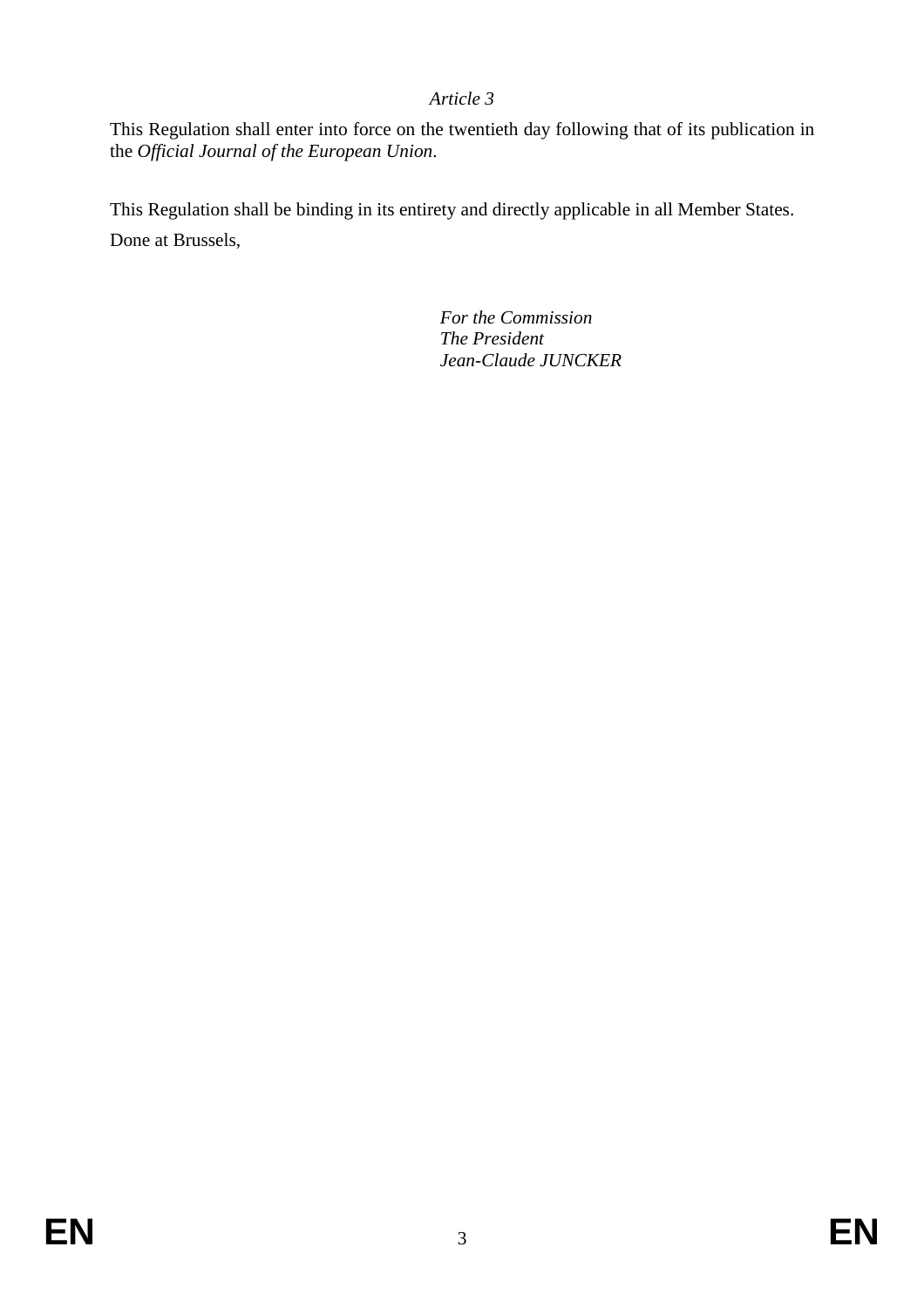

**EUROPEAN COMMISSION** 

> Brussels, XXX SANTE-2016-12020-REV 1 C(2016) 3751 projet

**ANNEX1** 

# **DRAFT**

# **ANNEX**

## to the

## **COMMISSION REGULATION (EU) .../...**

amending Annex II to Regulation (EC) 1107/2009 by setting out scientific criteria for the<br>determination of endocrine disrupting properties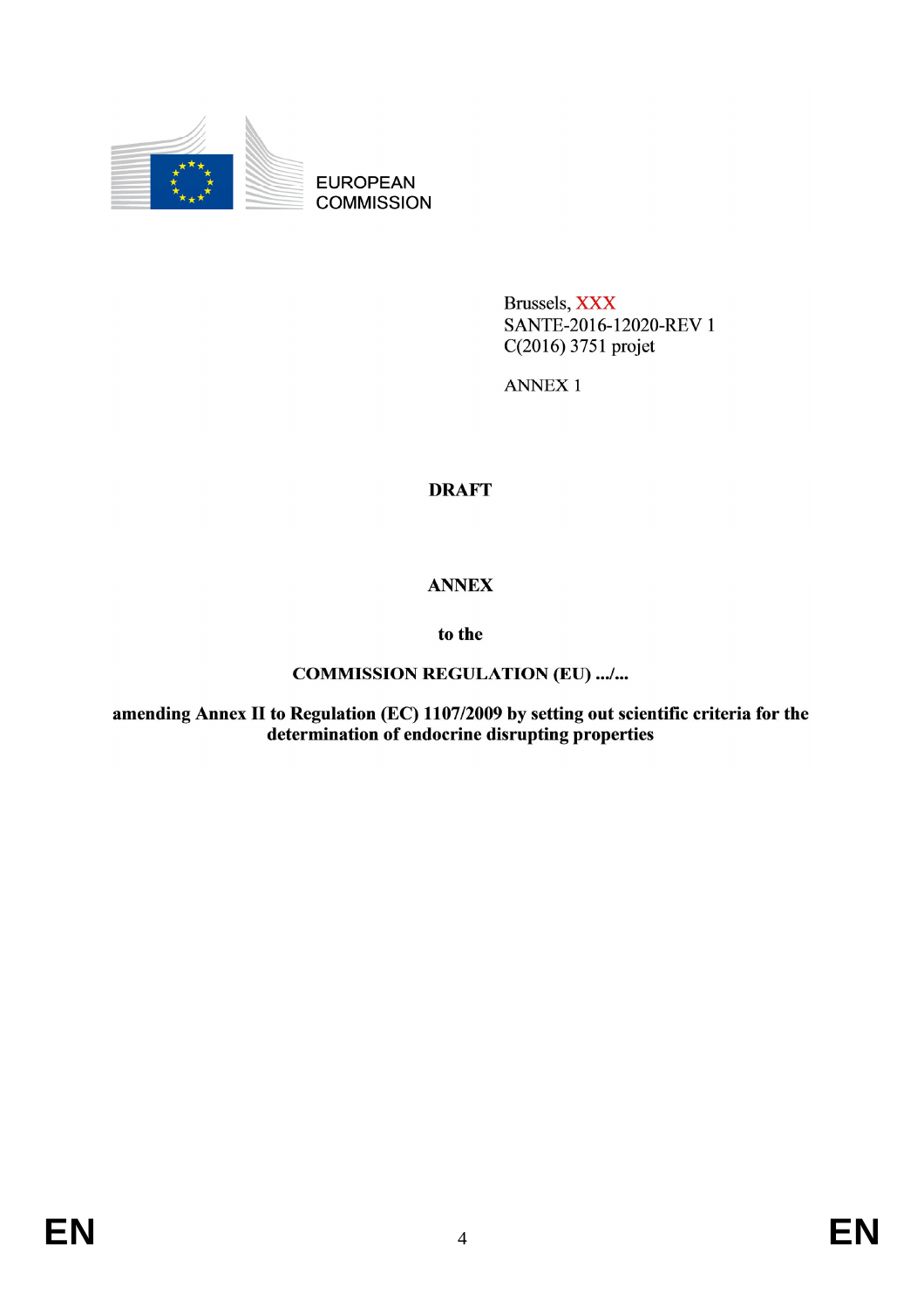# **ANNEX**

Annex II to Regulation (EC) No 1107/2009 is amended as follows:

(1) In Point 3.6.5. the following paragraphs are added after the fourth paragraph:

"From *date of EIF]*, an active substance, safener or synergist shall be considered as having endocrine disrupting properties that may cause adverse effect in humans if, based on points (1) to (5) of the sixth paragraph it is a substance that meets all of the following criteria, unless there is information demonstrating that the adverse effects identified are not relevant to humans:

- (1) it shows an adverse effect in an intact organism or its progeny, which is a change in the morphology, physiology, growth, development, reproduction or life span of an organism, system or (sub)population that results in an impairment of functional capacity, an impairment of the capacity to compensate for additional stress or an increase in susceptibility to other influences;
- (2) it has an endocrine mode of action, i.e. it alters the function(s) of the endocrine system;
- (3) the adverse effect is a consequence of the endocrine mode of action.

The identification of an active substance, safener or synergist as having endocrine disrupting properties that may cause adverse effect in humans in accordance with the fifth paragraph shall be based on all of the following:

- (1) all available relevant scientific data:
	- (a) scientific data generated in accordance with internationally agreed study protocols (in vivo studies or adequately validated alternative test systems predictive of adverse effects in humans or animals; as well as in vivo, in vitro, or, if applicable, in silico studies informing about endocrine modes of action). In particular, those internationally agreed study protocols listed in the Commission Communications in the framework of setting out the data requirements for active substances and plant protection products, in accordance with this Regulation shall be considered;
	- (b) other scientific data selected applying a systematic review methodology, in particular following guidance on literature data which is listed in the Commission Communications in the framework of setting out the data requirements for active substances and plant protection products, in accordance with this Regulation;
- (2) an assessment of the available relevant scientific data based on a weight of evidence approach in order to establish whether the criteria set out in the fifth paragraph are fulfilled;
- (3) in applying the weight of evidence determination, the assessment of the scientific evidence shall, in particular, consider all of the following factors:
	- (a) both positive and negative results;
	- (b) the relevance of the study designs, for the assessment of adverse effects and of the endocrine mode of action;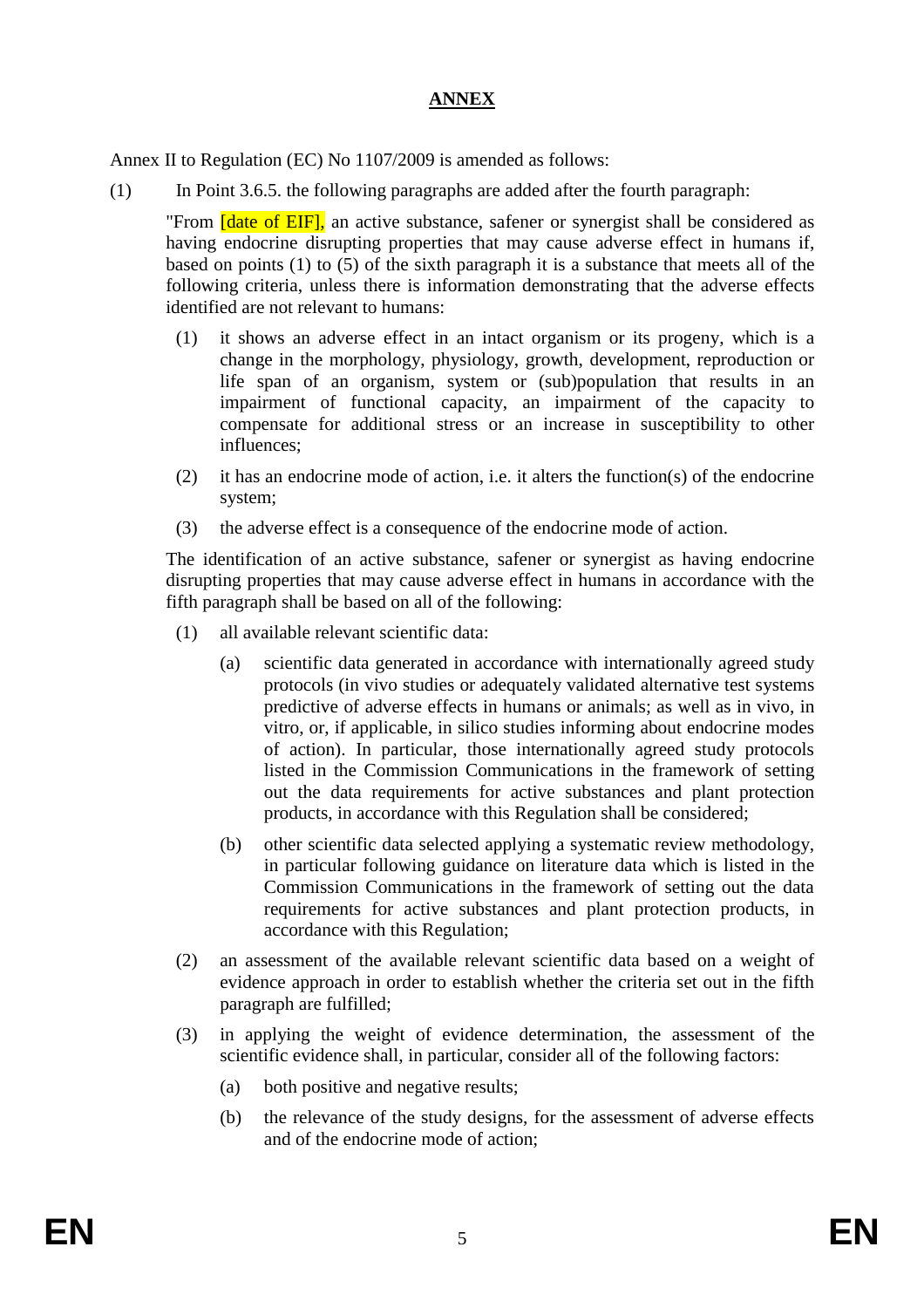- (c) the biological plausibility of the link between the adverse effects and the endocrine mode of action;
- (d) the quality and consistency of the data, considering the pattern and coherence of the results within and between studies of a similar design and across different species;
- (e) the route of exposure, toxicokinetic and metabolism studies;
- (f) the concept of the limit dose, and international guidelines on maximum recommended doses and for assessing confounding effects of excessive toxicity;
- (4) adverse effects that are non-specific secondary consequences of other toxic effects shall not be considered for the identification of the substance as endocrine disruptor;
- (5) where there is information demonstrating that the adverse effects are clearly not relevant for humans the substance shall not be considered a human endocrine disruptor."
- (2) In Point 3.8.2. the following paragraphs are added after the sole paragraph:

From [date of EIF], an active substance, safener or synergist shall be considered as having endocrine disrupting properties that may cause adverse effects on non-target organisms if, based on points (1) to (5) of the third paragraph, it is a substance that meets all of the following criteria, unless there is information demonstrating that the adverse effects identified are not relevant at the (sub)population level for non-target organisms:

- (1) it shows an adverse effect in non-target organisms, which is a change in the morphology, physiology, growth, development, reproduction or life span of an organism, system or (sub)population that results in an impairment of functional capacity, an impairment of the capacity to compensate for additional stress or an increase in susceptibility to other influences;
- (2) it has an endocrine mode of action, i.e. it alters the function(s) of the endocrine system;
- (3) the adverse effect is a consequence of the endocrine mode of action.

The identification of an active substance, safener or synergist as having endocrine disrupting properties that may cause adverse effects on non-target organisms in accordance with the second paragraph shall be based on all of the following:

- (1) all available relevant scientific data:
	- (a) scientific data generated in accordance with internationally agreed study protocols (in vivo studies or adequately validated alternative test systems predictive of adverse effects in humans or animals; as well as in vivo, in vitro, or, if applicable, in silico studies informing about endocrine modes of action). In particular, those internationally agreed study protocols listed in the Commission Communications in the framework of setting out the data requirements for active substances and plant protection products, in accordance with this Regulation shall be considered;